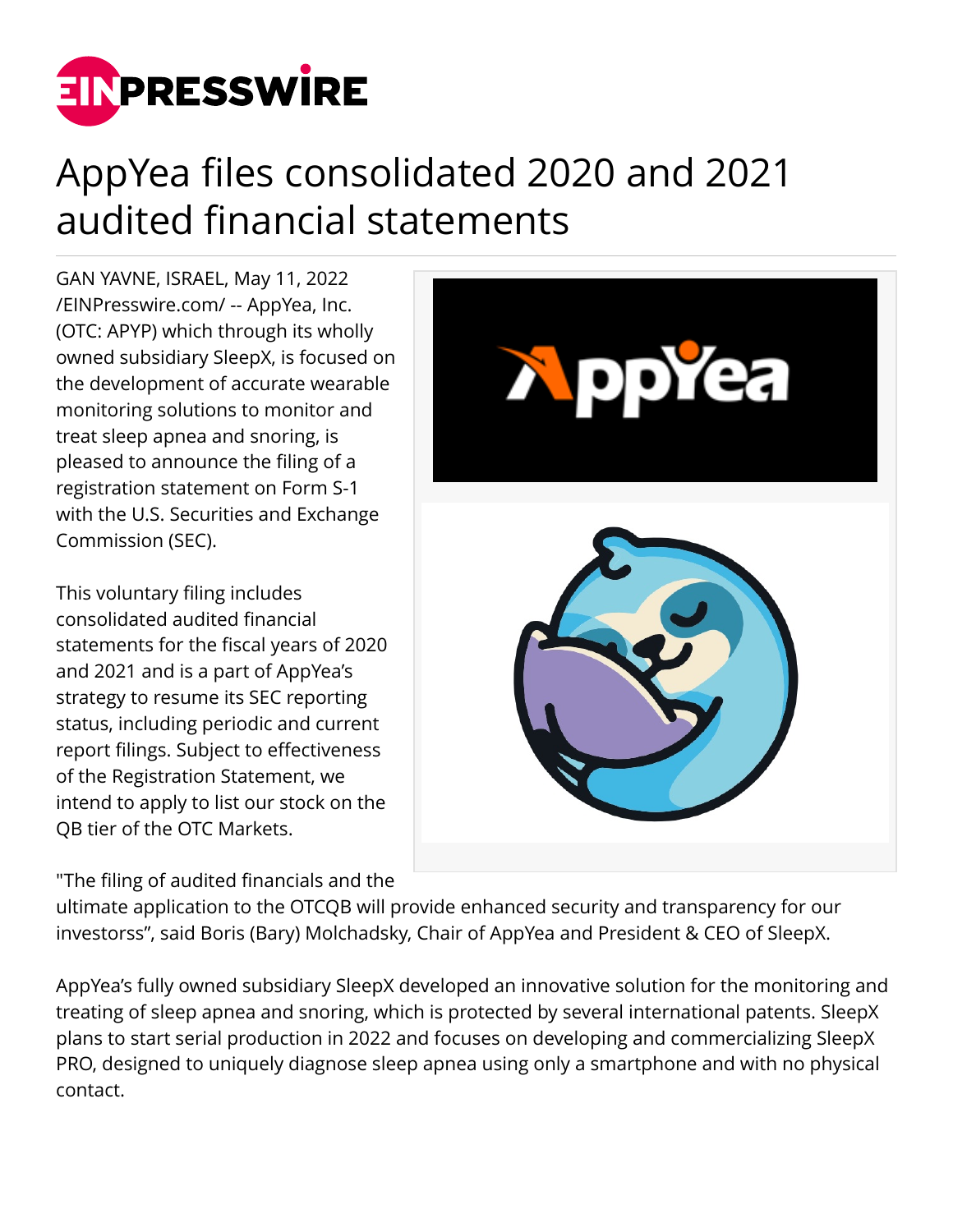A registration statement relating to the proposed public offering of common stock has been filed with the Securities and Exchange Commission but has not yet become effective. These securities may not be sold nor may offers to buy prior to the time the registration statement becomes effective. This press release shall not constitute an offer to sell or a solicitation of an offer to buy, nor shall there be any sale of these securities in any state or jurisdiction in which such an offer, solicitation or sale would be unlawful prior to registration or qualification under the securities laws of any such state or jurisdiction.

Safe Harbor and Forward-Looking Statements

This release includes forward-looking statements. Such statements involve risks and uncertainties which could cause actual results to differ materially from those set forth herein. No statement herein should be considered an offer or a solicitation of an offer for the purchase or sale of any securities. Although APYP believes that the expectations reflected in the forwardlooking statements and the assumptions upon which they are based are reasonable, it can give no assurance that such expectations and assumptions will prove to have been correct. Although we believe that our plans, intentions and expectations reflected in or suggested by the forwardlooking statements in this report are reasonable, we cannot assure stockholders and potential investors that these plans, intentions or expectations will be achieved. These forward-looking statements are not guarantees of future performance and are subject to risks, uncertainties, and other factors, some of which are beyond our control and difficult to predict and could cause actual results to differ materially from those expressed or forecasted in the forward-looking statements. The reader is cautioned not to put undue reliance on these forward-looking statements, as these statements are subject to numerous factors and uncertainties, including but not limited to our ability to raise capital needed to develop and market our products, the effectiveness of the Registration Statement, our ability to manage the business post acquisition, economic conditions, intense competition, entry of new competitors and products, adverse federal, state and local government regulation, inadequate capital, unexpected costs and operating deficits, increases in general and administrative costs, unanticipated losses, financial condition and stock price, inability to carry out research, development and commercialization plans and other specific risks. APYP does not undertake any obligation to publicly update any forward-looking statement. Neither APYP nor SLEEPX are subject to the reporting requirements of the Securities and Exchange Commission.

Contact Details:

AppYea Inc. [www.appyea.com](http://www.appyea.com)

Asaf Porat AppYea +1 800-674-3561